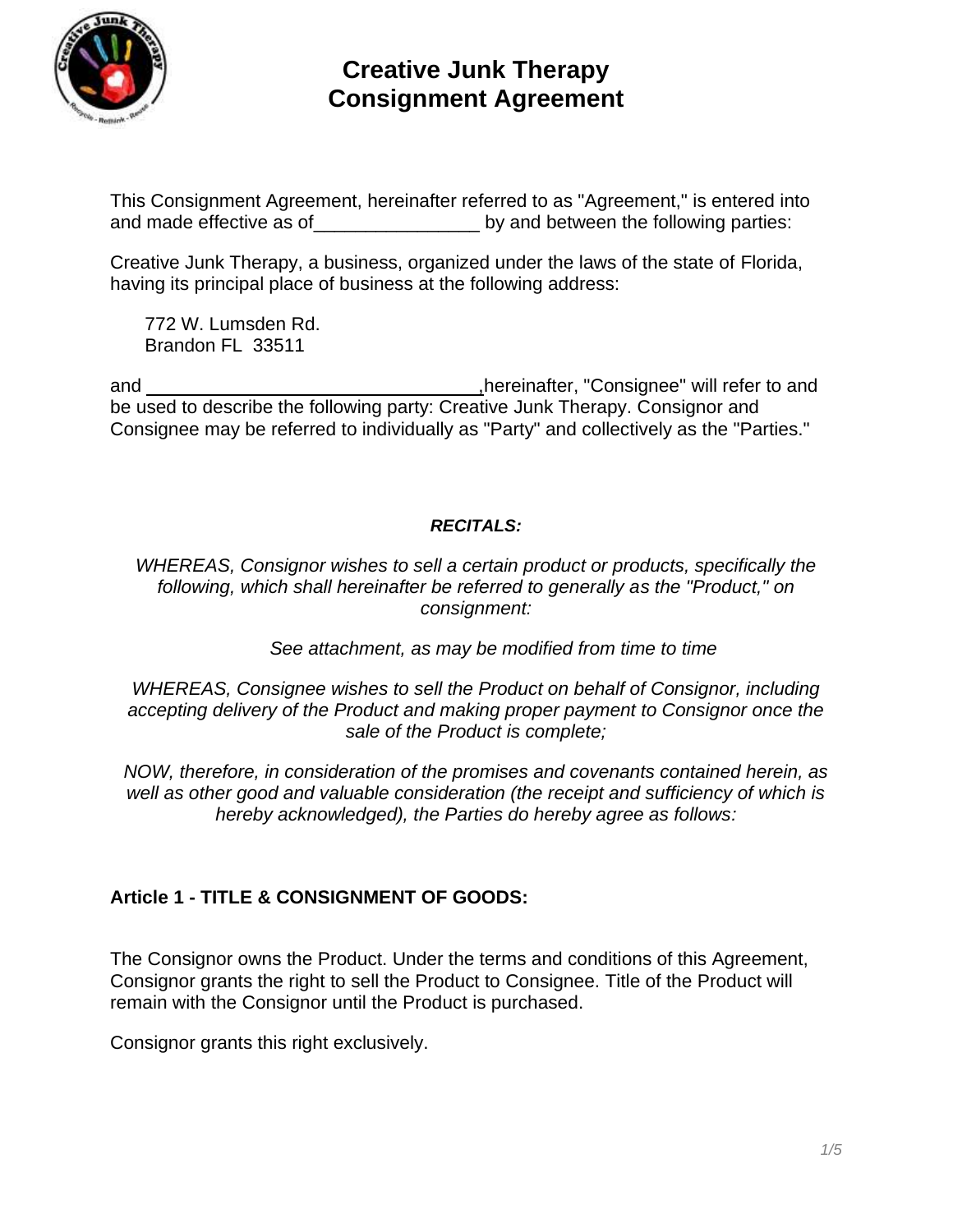

## **Article 2 - AGREEMENT OF THE PARTIES:**

Consignor agrees to deliver the Product to Consignee for sale on consignment. Consignee agrees to accept delivery of the Product and to devote its best efforts to the sale of the Product for Consignor. Consignee hereby acknowledges and agrees that it does not have any right, title, or interest in and to the Product and that the Product is not intended as a security of any kind.

#### **Article 3 - FEES & PAYMENT:**

The required payment ("Payment") for the Product shall be determined by both Consignor and Consignee, together. The Payment price required for the sale of the Product will be as follows:

After the Product is sold for the Payment Price, Consignor and Consignee will handle the fee split as follows:

For the first 30 days, consignee will keep 40% of the sales price plus the full tax on the 100% of the sales price, and the consignor will receive the balance. The fees will be paid within 30 days of sale.

Consignee shall keep accurate records of sale that Consignor may inspect at any time upon reasonable notice.

If a product is to be retained longer than 30 days, the consignor will pay a monthly fee for space to display and sell the product based on the total measured size of items. Fee breakdown will be adjusted based on total cumulative size requirement for all items in accordance with the following price breakdown:

#### **Total Measurement Monthly Cost**

| $\leq1'$   | \$<br>15.00 |
|------------|-------------|
| $1' - 5'$  | \$<br>20.00 |
| $6' - 10'$ | \$<br>30.00 |
| $11 - 15'$ | \$<br>50.00 |
| $16 - 20'$ | \$<br>70.00 |
| $21 - 25$  | \$<br>90.00 |
| 26'        | 120.00      |
|            |             |

If you chose to stay as ongoing consignor, consignee will keep 15% of the sales price and the consignor will receive the balance. The fees will be paid at the end of the month within 30 days of sale.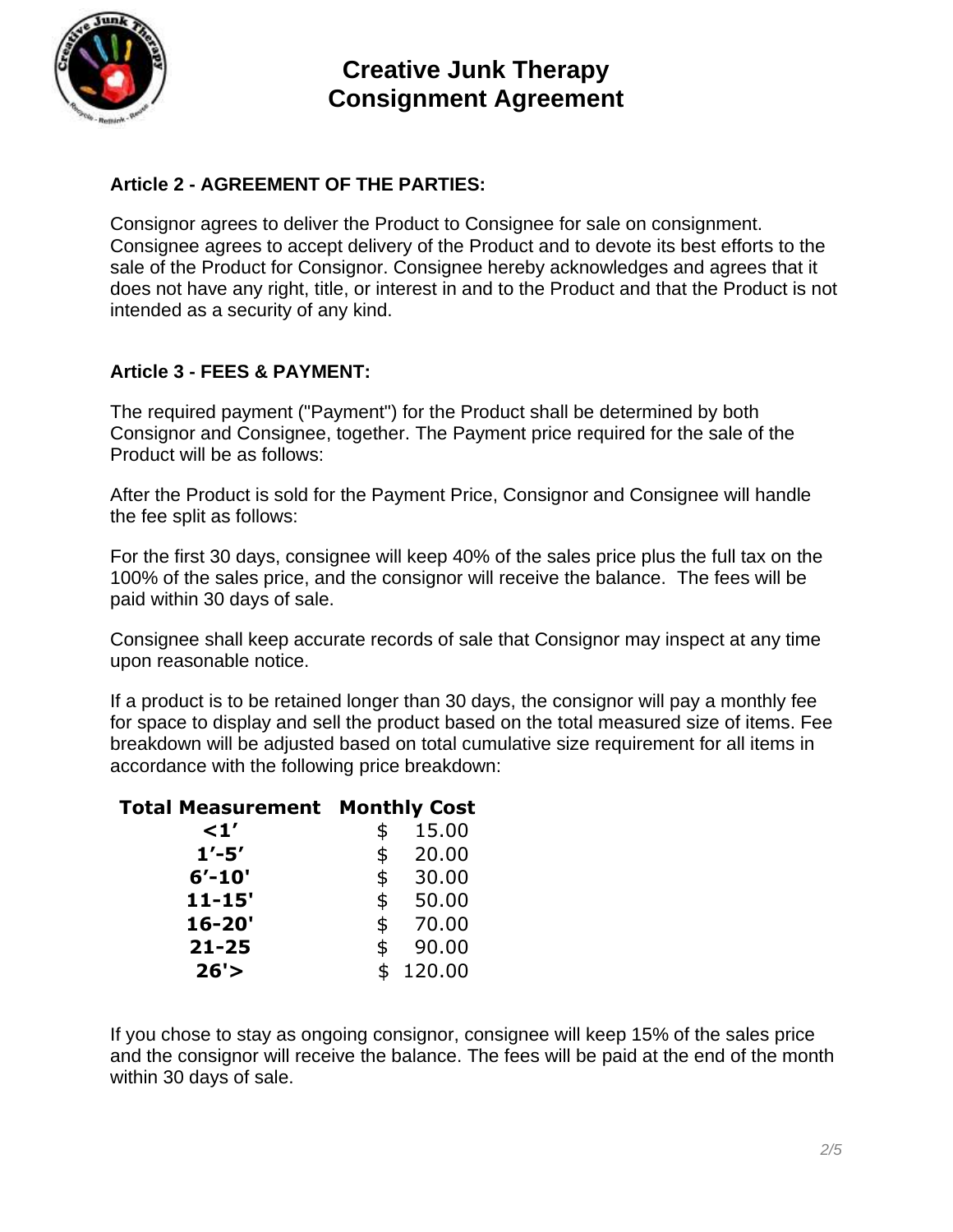

Consignors can participate in the operation of Creative Junk Therapy as cooperative members and a receive a discounted space fee rate of \$5 per month in exchange for assistance in the shop for 4 hours a week. This allows artists to contribute to the success of Creative Junk Therapy.

Space will be calculated monthly, and the Consignor will be notified of the amount due each month. Payment for space will be due in advance on the  $15<sup>th</sup>$  of each month and past due on the end of the month. If a monthly payment cannot be made or Consignor is in default of the payment obligation, all products are to be removed by Consignor within 30 days.

Consignee shall keep accurate records of items, measurements, and sales that Consignor may inspect at any time upon reasonable notice.

#### **Article 4 - LOSS & DAMAGE:**

Consignee shall have limited liability for any loss or damage occurring to the Product if it is damaged before sale. Such limited liability will be associated with obvious and egregious mishandling of products. Accidental damage that may occur in the normal handling or display of the items will not be the liability of the Consignee. Consignee must maintain insurance in an amount equal to or greater than the replacement cost of the Product.

#### **Article 5 - EMPLOYMENT TAXES:**

The Parties hereby acknowledge and agree that Consignor has no responsibility or liability when it comes to Consignee's employment taxes and insurance, including payroll taxes, insurance premiums, wages, or other employment-related fees. Consignee is exclusively liable for such fees and payments.

#### **Article 6 - INDEMNITY:**

Each Party hereby agrees to indemnify and hold harmless the other Party, their employees and representatives against any and all damage, liability, and loss, as well as legal fees and costs incurred that may arise or otherwise relate to this Agreement. This clause shall not be read to provide indemnification for any Party in the event that a competent court of law, rendering a final judgment, holds that the bad faith, gross negligence, or willful misconduct of the Party caused the damage, liability, or loss.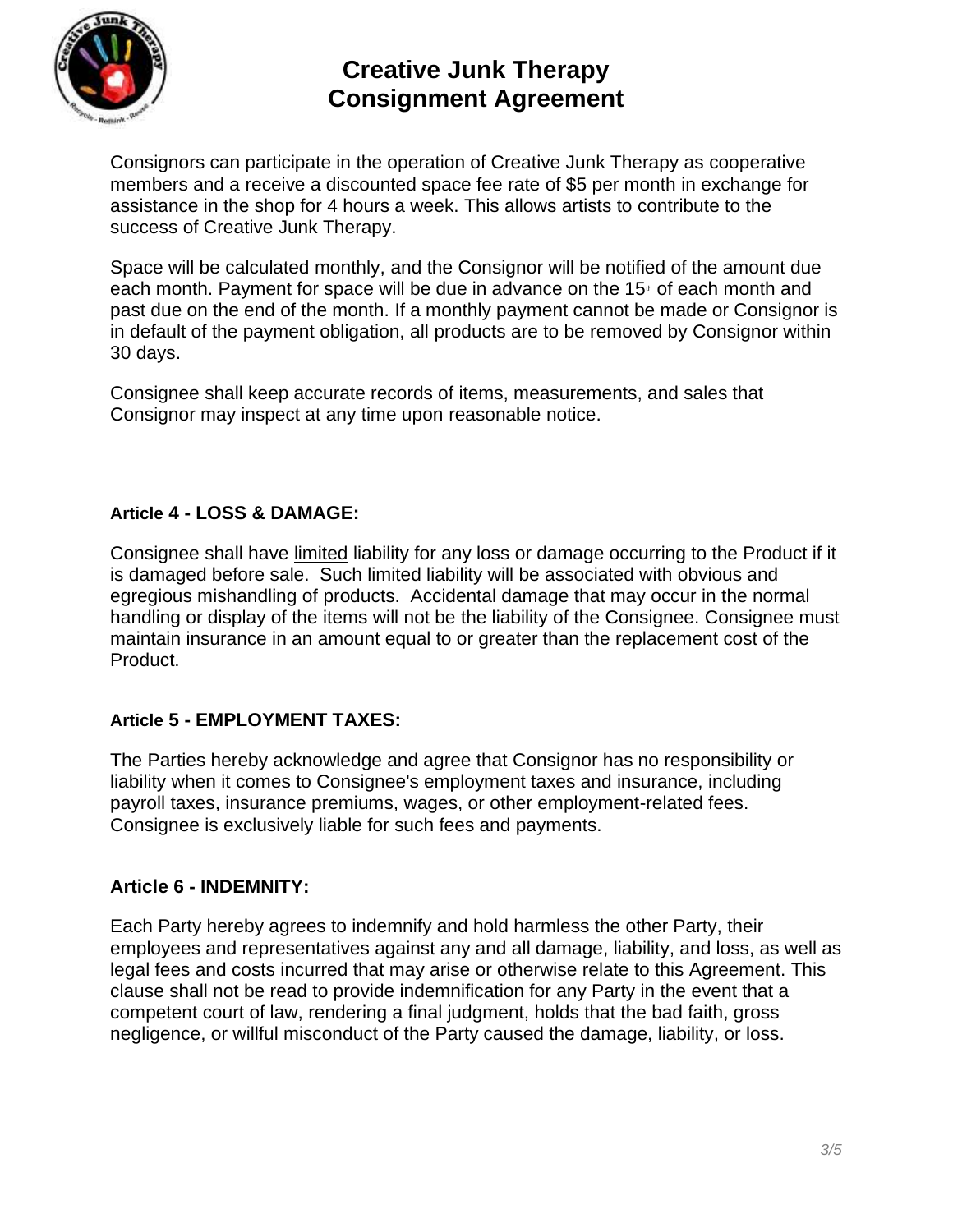

## **Article 7 - TERMINATION:**

This Agreement may be terminated by either party, upon notice in writing of at least 10 days' notice, in the event that either Consignee defaults on any obligation or indicates to Consignor that Consignee will not perform or that Consignee feels the Product will not be sold. In case of termination of this Agreement, Consignor will be able to pick up the Product from Consignee within the following time period: 2 weeks.

If the Agreement is not terminated, it will continue until the entirety of the Product is sold and fees have been paid to each party.

## **Article 8 - RELATIONSHIP OF THE PARTIES:**

The Parties hereby acknowledge and agree that nothing in this Agreement shall be deemed to constitute a partnership, joint venture, agency relationship or otherwise between the Parties and that this Agreement is for the sole and express purpose of the consignment and sale of the Product.

#### **Article 9 - GENERAL PROVISIONS:**

A) GOVERNING LAW: This Agreement shall be governed in all respects by the laws of the state of Florida and any applicable federal law. Both Parties consent to jurisdiction under the state and federal courts within the state of Florida.

B) DISPUTE RESOLUTION: If there is a dispute between the Parties arising out of or otherwise relating to this Agreement, the Parties shall meet and negotiate in good faith to attempt to resolve the dispute. If the Parties are unable to resolve the dispute through direct negotiations, then, except as otherwise provided herein, either party must submit the issue to binding arbitration in accordance with the thenexisting Commercial Arbitration Rules of the American Arbitration Association. The arbitration shall be conducted by a single arbitrator and the Arbitrator shall be willing to execute an oath of neutrality. THE PARTIES HEREBY WAIVE ANY RIGHTS THEY MAY HAVE TO TRIAL BY JURY IN REGARD TO ARBITRAL CLAIMS.

C) ASSIGNMENT: This Agreement, or the rights granted hereunder, may not be assigned, sold, leased or otherwise transferred in whole or part by either Party.

E) AMENDMENTS: This Agreement may only be amended in writing signed by both Parties. Attachments may be modified, as specified herein, via text or email.

F) NO WAIVER: None of the terms of this Agreement shall be deemed to have been waived by any act or acquiescence of either Party.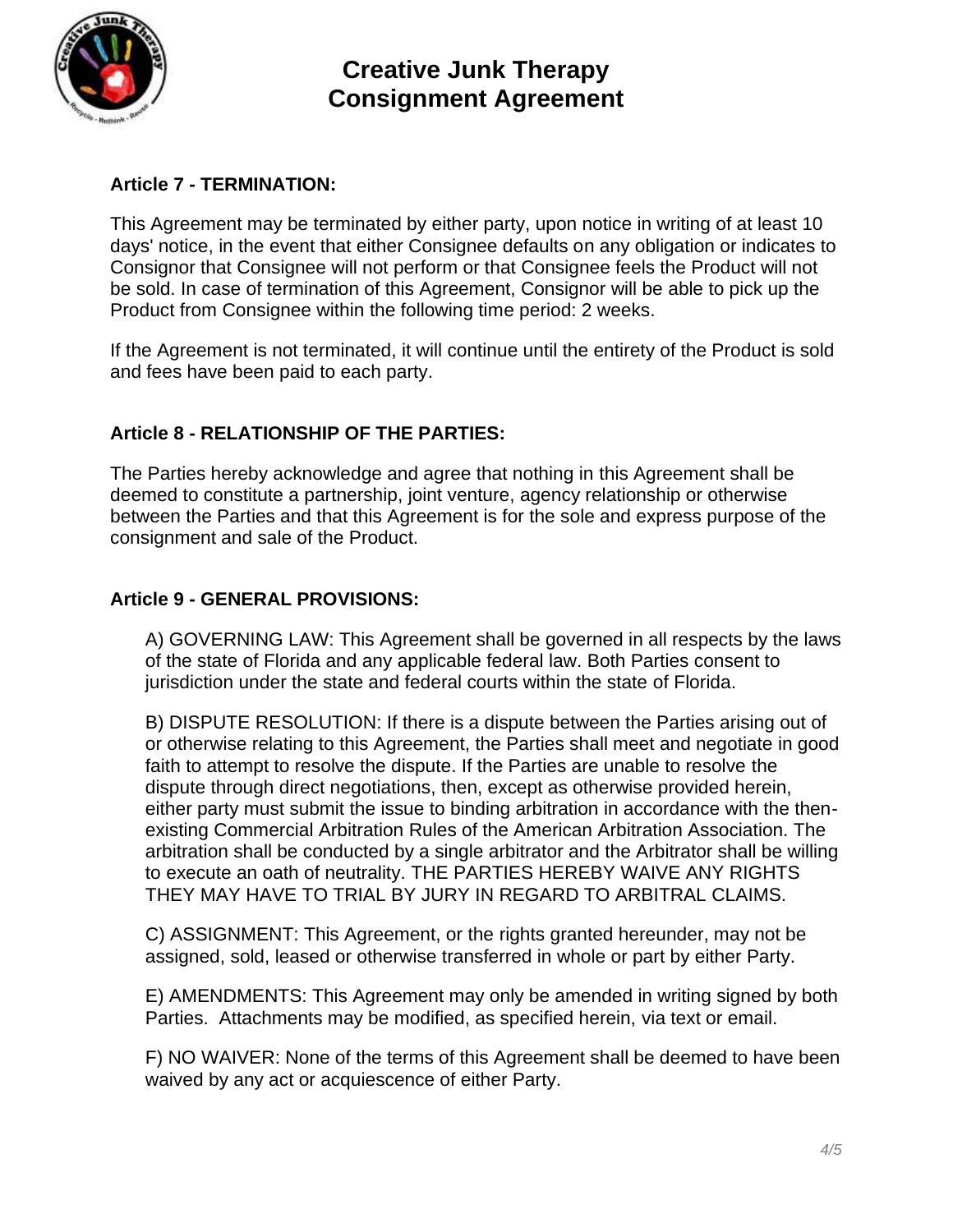

G) SEVERABILITY: If any provision or term of this Agreement is held to be unenforceable, then this Agreement will be deemed amended to the extent necessary to render the otherwise unenforceable provision, and the rest of the Agreement, valid and enforceable.

H) ENTIRE AGREEMENT: This Agreement and attachments constitutes the entire agreement between the Parties and supersedes any prior or contemporaneous understandings, whether written or oral.

## *EXECUTION:*

| Name: Creative Junk Therapy           |  |  |  |  |
|---------------------------------------|--|--|--|--|
| Representative Signature: Karen Kared |  |  |  |  |
| Representative Name: Karen Koseck     |  |  |  |  |
|                                       |  |  |  |  |
|                                       |  |  |  |  |
| Signature: _______________            |  |  |  |  |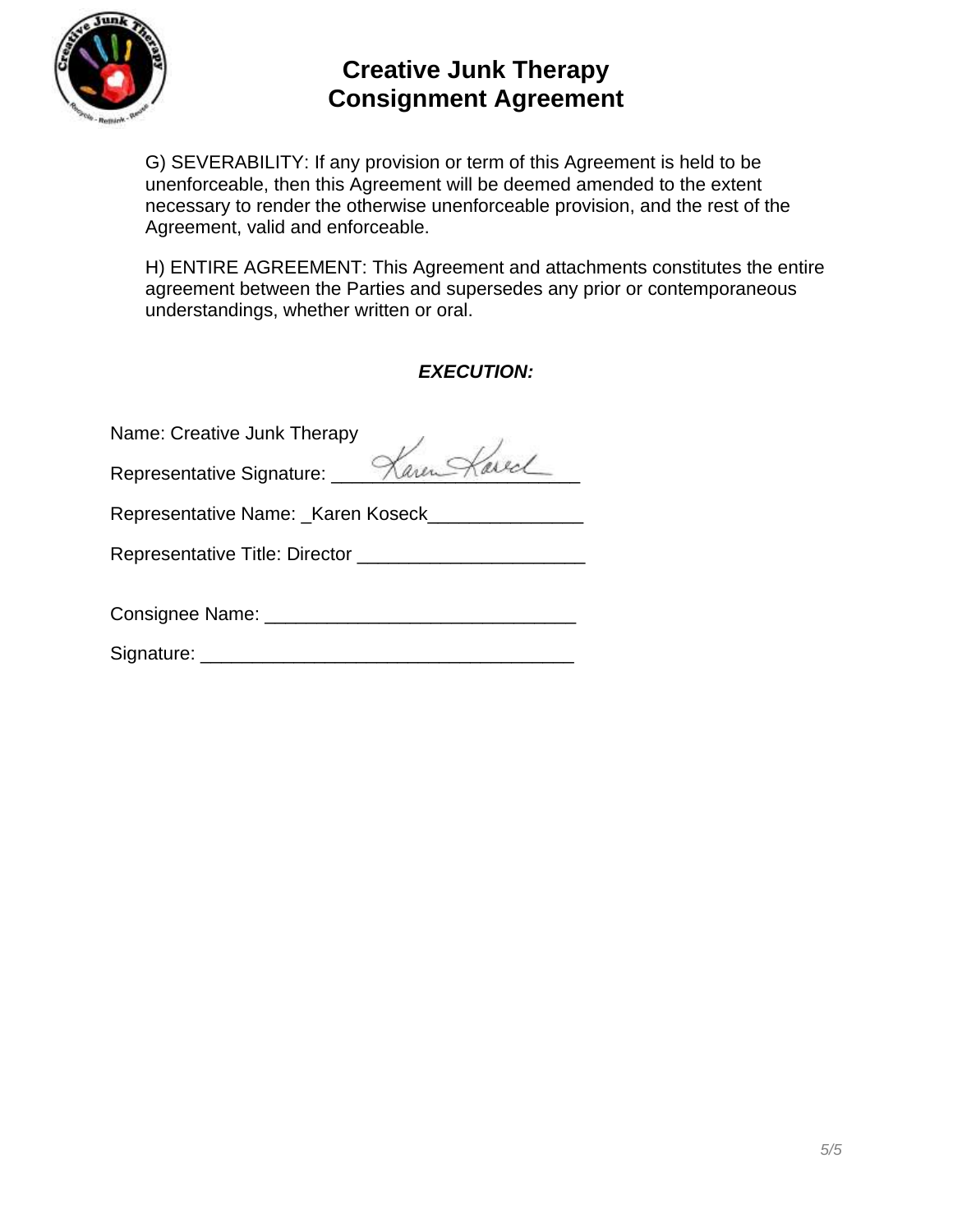# **CJT Consigner Inventory**

|                | Consignor name:                         |          |      |
|----------------|-----------------------------------------|----------|------|
|                | Address:                                |          |      |
|                | Phone:                                  |          |      |
|                | Email:                                  |          |      |
|                | Do you want payment by check or Paypal? |          |      |
|                | PayPal address:                         |          |      |
|                |                                         |          |      |
|                | Item Name                               | Quantity | Date |
| $\mathbf{1}$   |                                         |          |      |
| $\overline{2}$ |                                         |          |      |
| 3              |                                         |          |      |
| 4              |                                         |          |      |
| 5              |                                         |          |      |
| 6              |                                         |          |      |
| 7              |                                         |          |      |
| 8              |                                         |          |      |
| 9              |                                         |          |      |
| 10             |                                         |          |      |
| 11             |                                         |          |      |
| 12             |                                         |          |      |
|                |                                         |          |      |
| 13             |                                         |          |      |
| 14             |                                         |          |      |
| $15\,$         |                                         |          |      |
| $16\,$         |                                         |          |      |
| $17\,$         |                                         |          |      |
| 18             |                                         |          |      |
| 19             |                                         |          |      |
| 20             |                                         |          |      |
| 21             |                                         |          |      |
| 22             |                                         |          |      |
| 23             |                                         |          |      |
| 24             |                                         |          |      |